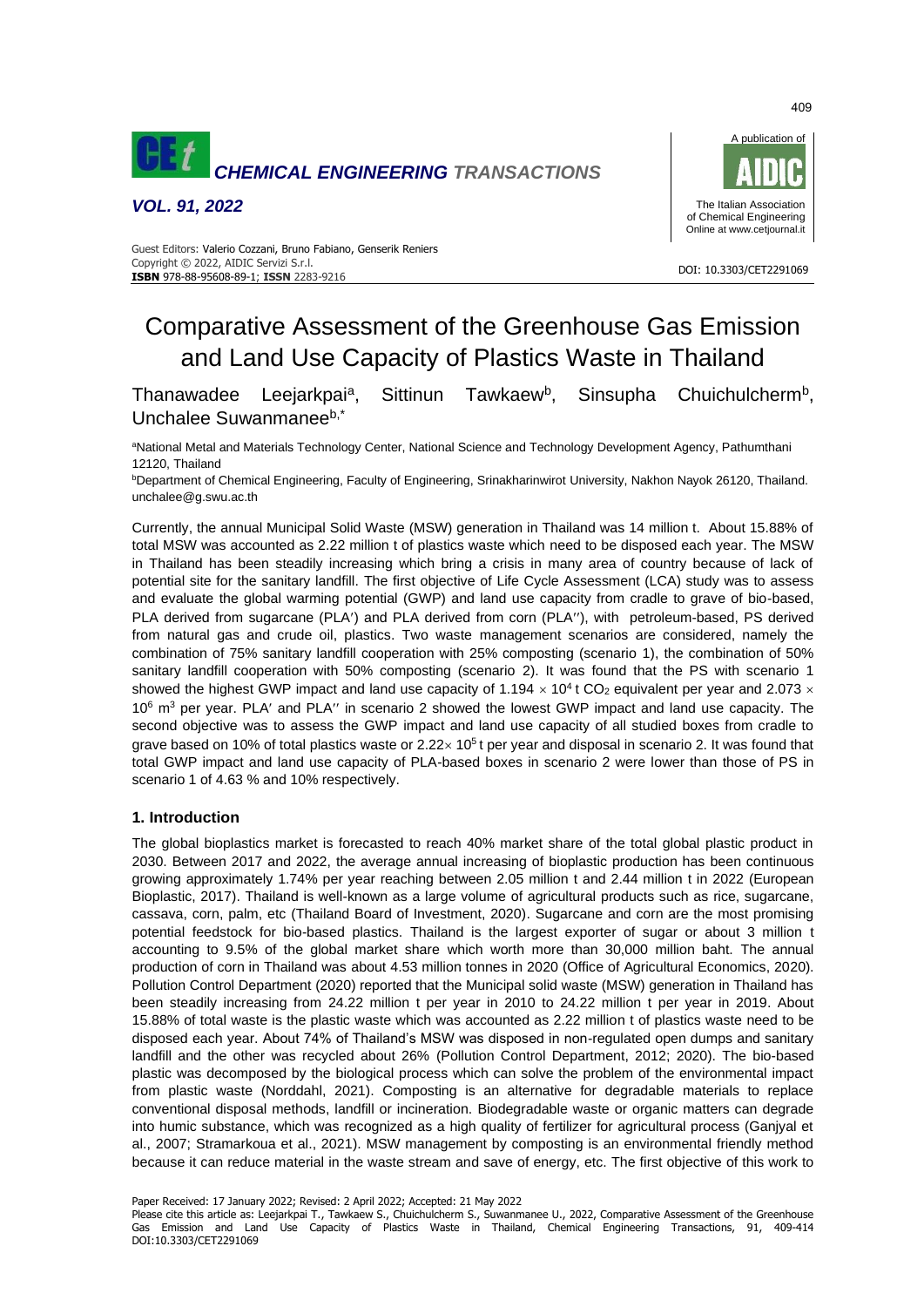evaluate and assess environmental impacts of bio-based and petroleum-based plastics for box application using the Life Cycle Assessment (LCA) technique. The materials study were Polylactic acid (PLA) derived from sugarcane (PLA'), PLA derived from corn (PLA") and conventional polyethylene (PS) derived from petroleum-based. This study focuses on two categories of environmental impacts including global warming potential (GWP) and land use capacity. Two waste management scenarios are considered, namely the combination of 75% landfill cooperation with 25% composting (scenario 1), the combination of 50% landfill cooperation with 50% composting (scenario 2). The second objective was to assess the GWP impact and land use capacity of all studied boxes from cradle to grave based on 10% of total plastics waste or  $2.22\times10^5$  t per year and disposal in scenario 2.

# **2. Life cycle assessment (LCA)**

The methodology of LCA can be described by four steps including goal and scope definition, inventory analysis, impact assessment and interpretation.

#### **2.1 Goal and scope definition**

The goal of this LCA study was to assess and compare the environmental impacts from cradle to grave of PLA derived from sugarcane (PLA'), PLA derived from corn (PLA''), and PS boxes. The scope of the study, raw materials extraction starts from sugarcane for PLA', corn for PLA" and crude oil and natural gas for PS. The following stage is resin production, box forming, transportation during intermedia production, packaging waste transportation to disposal site and finally waste management. Two types waste management scenario, namely; the combination of 75% landfill cooperation with 26% composting, the combination of 50% landfill cooperation with 50% composting. The system boundary of PLA', PLA'' and PS boxes from raw materials extraction to waste management are shown in Figure 1. LCA is an environmental tool to evaluate and quantify the potential of environmental burden of product's life cycle or service in accordance to the standard ISO 14040 (2006), ISO 14044 (2006). The investigation is based on National Electricity Generating Authority data of Thailand in 2007. The first objective of this work to assess the environmental impacts, GWP impact and land use capacity, based on 1% of total plastics waste or  $2.22 \times 104$  t in each year The total CO<sub>2</sub> absorption during photosynthesis of sugarcane and corn is 1.089 kg/kg sugarcane6 and 1.416 kg/kg corn. The land use capacity was proposed accordance to landfill capacity or capacity of volume  $(m^3)$  (Suwanmanee et al., 2012). The density of all boxes was reported as  $1.31\times103$  kg/m3 for PLA' and PLA" boxes and  $1.07\times10^{3}$  kg/m<sup>3</sup> for PS box.



*Figure 1: System boundary of PLA<sup>'</sup>, PLA<sup>''</sup> and PS boxes with waste management* 

410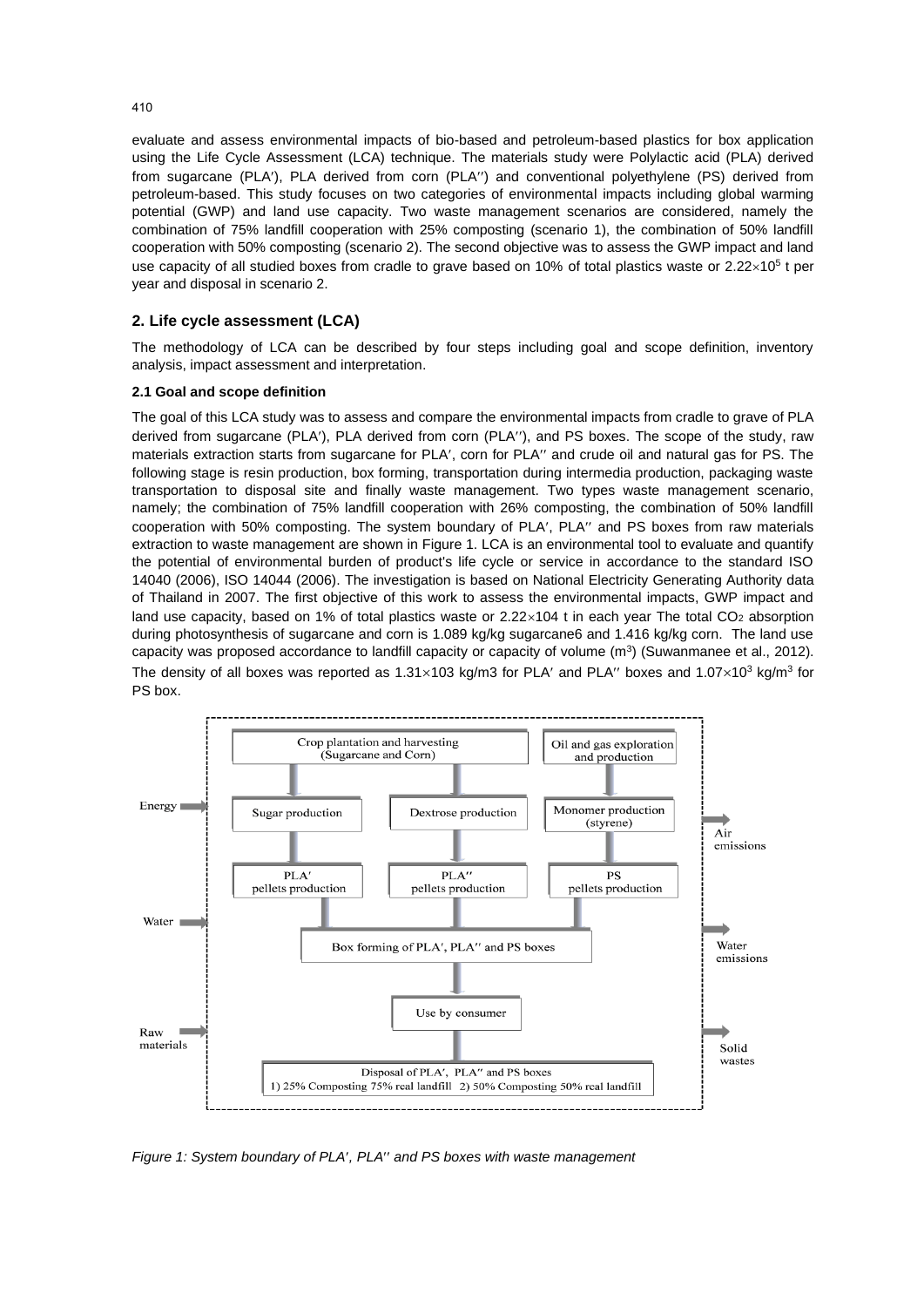#### **2.2 Life cycle inventory analysis**

For PLA' box production, life cycle inventory (LCI) of sugarcane plantation were reviewed and verified with average data collection in the three regions of Thailand including Central, North-eastern, and North regions (Suwanmanee et al., 2012). Sugarcane plantation usually consisted of six stages. The process begins with soil preparation, followed by seeding, fertilization, weeding, watering, and harvesting, in turn. Four major steps of PLA pellet derived from sugarcane: the conversion of sugarcane into sugar by sugar milling, processing of sugar into lactic acid by fermentation, conversion of lactic acid into lactide, and polymerization of lactide into polylactide. The energy used in PLA pellet production was expressed in units of electricity and natural gas. The thermoformed box was produced in plastic manufacturing plant9. In the study, the location of MSW sites was assumed to be used for sanitary landfill and composting near area of Bangkok region. The average distance from the centre of waste collection plant in Bangkok to landfill site, in Chachoengsao, Suphanburi, Nakhon Pathom and Nontaburi province is about 76 km (Department of Highway, 2020). The distance between waste collection plant in Bangkok and organic composting plant in Pathum Thani and Nonthaburi provinces is about 33 km. For PLA" box production, detailed information of corn plantation covered 75 rai which was taken from Khao Chakan district, Sakaeo province, in the East of Thailand. The amount of fertilizers, herbicides, diesel, and corn yield were obtained from field interviewed farmers (Suwanmanee et al., 2012). PLA pellet production produced from corn was divided into four major steps: the conversion of corn into dextrose by wet milling, processing of dextrose into lactic acid by fermentation, the following have the same stages as PLA produced from sugarcane. The LCI of PS boxes start from crude oil and natural gas extraction, monomer production (styrene), PS pellet production, PS box forming, and PS box transportation were available and reported in Suwanmanee et al (2012).

The biodegradation of all materials studied, PLA', PLA" and PS, under real landfill conditions was carried out at the sanitary landfill of Suphanburi province (Department of Highway, 2020). This study assumed that the biodegradability potential of all boxes studied was performed in an anaerobic degradation condition and the biodegradation behavior of PLA' and PLA" are the same. The study of biodegradation of PLA', PLA" and PS boxes during composting were determined from secondary data which was obtained from composting experiment accordance to ISO 14855-1 (Suwanmanee, 2010). This study assumed that the biodegradability potential of PLA' and PLA" under composting condition is the same. The biodegradation percentage of test material was calculated from the cumulative amounts of carbon dioxide evolution.

#### **3. Results and discussion**

#### **3.1 Life cycle impact assessment: part 1**

It was found that PS shows only 3.10% weight loss after testing for 20 months. It can be concluded that PS is not degraded under real landfill conditions. Whereas, the biodegradation of PLA can be visually detected within 4 months and the full degradation of PLA could be observed within 16 months. The biodegradability potential of PLA is performed in an aerobic degradation condition accordance to ISO 14855-1 and Suwanmanee (2010). The biodegradability potential of PS was supplemented data from compost PE, which was about 0.56 %. It can be presumed that PS is not degraded under composting conditions. Whereas the biodegradability potential of PLA is 85.75%. The bonuses obtained from composting treatment for agriculture is fertilizers (N-P-K), and carbon sequestration (Razza et al., 2009) for PLA because the biodegradability potential closes 90% ISO 14855-1. Carbon sequestration was determined from organic carbon of the compost of 11.26% (Suwanmanee, 2010).

Figure 2 shows the GWP impact of the various waste treatment options when bio-based boxes, PLA' and PLA", are an alternative for degradable materials to replace petroleum-based materials, PS, accounting as 1% of total plastics waste or  $2.22 \times 10^4$  t in each year. It was found that the combination of 75% landfill cooperation with 26% composting contributed the highest GWP impact for PS box or  $1.194 \times 10^4$ t CO<sub>2</sub> equivalent per year. The second highest GWP impact of  $1.179 \times 10^4$  t CO<sub>2</sub> equivalent per year of PS box, where it was disposed by 50% landfill and 50% composting. It can be clearly observed that resin and pellets productions of PS box has the highest portion of GWP impact by 81.23% of total impact (Suwanmane et al., 2012). The results revealed that PS boxes have zero GHG emission when they were disposed by real landfill or composting. Whereas the land use impact from both scenario 1 and 2 were very highest impact for PS boxes about  $2.073\times10^6$  m<sup>3</sup> per year as show in Figure 3. This is because of PS is not degraded under real landfill and composting conditions (Khoo and Tan, 2010; Suwanmanee, 2010). The results from Figure 2 clearly showed that PLA" with scenario 2 was the best option with negative value of GWP impact of  $-5.53 \times 10^4$  t CO<sub>2</sub> equivalent per year. It can be noted that increasing composting rate up to 50% in MSW, reduced the GWP value in PLA' and PLA" by 0.41 to 0.42% and accounting as 1.516×10<sup>2</sup> to 2.265×10<sup>2</sup> t CO<sub>2</sub> equivalent per year. The obtained results show that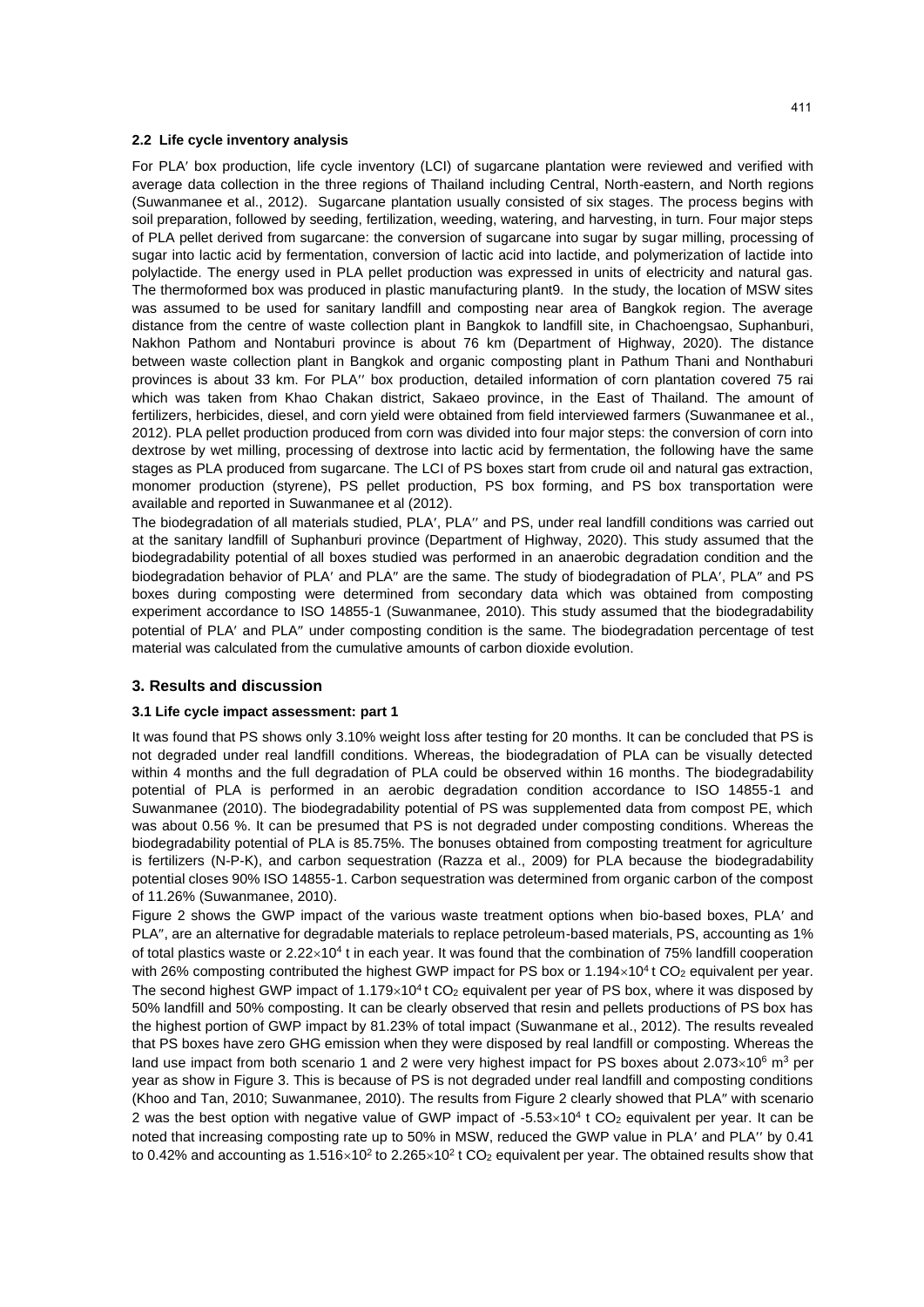GWP impact whole the life cycle of PLA derived from corn (PLA") is  $9.095 \times 10^4$  to  $9.132 \times 10^4$  t CO<sub>2</sub> equivalent per year lower than that of PLA derived from sugarcane (PLA). The photosynthesis during corn plantation could greatly reduce GWP impact of 102.2% or about  $-3.671 \times 10^4$  t CO<sub>2</sub> equivalent per year.



*Figure 2: The GWP impact of PLA, PLA and PS boxes with waste management*



*Figure 3: Land use capacity (m<sup>3</sup>) of PLA', PLA'' and PS boxes with waste management* 

# **3.2 Life cycle impact assessment: part 2**

The second objective was to assess the GWP impact and land use capacity of PLA-based boxes from cradle to grave based on 10% of total plastics waste or  $2.22 \times 10^5$  t per year and disposal in scenario 2. Figures 4(a) and 4(b) showed the comparison of total GWP impact and land use capacity of PLA-based and PS boxes. The results showed that GWP and land use impact of PLA-based boxes were lower than those of PS box in scenario 1 about 5.530 x 10<sup>5</sup> t CO<sub>2</sub> equivalent per year and 2.075 x 10<sup>6</sup> m<sup>3</sup> per year or 4.63 % and 10% of total impacts respectively.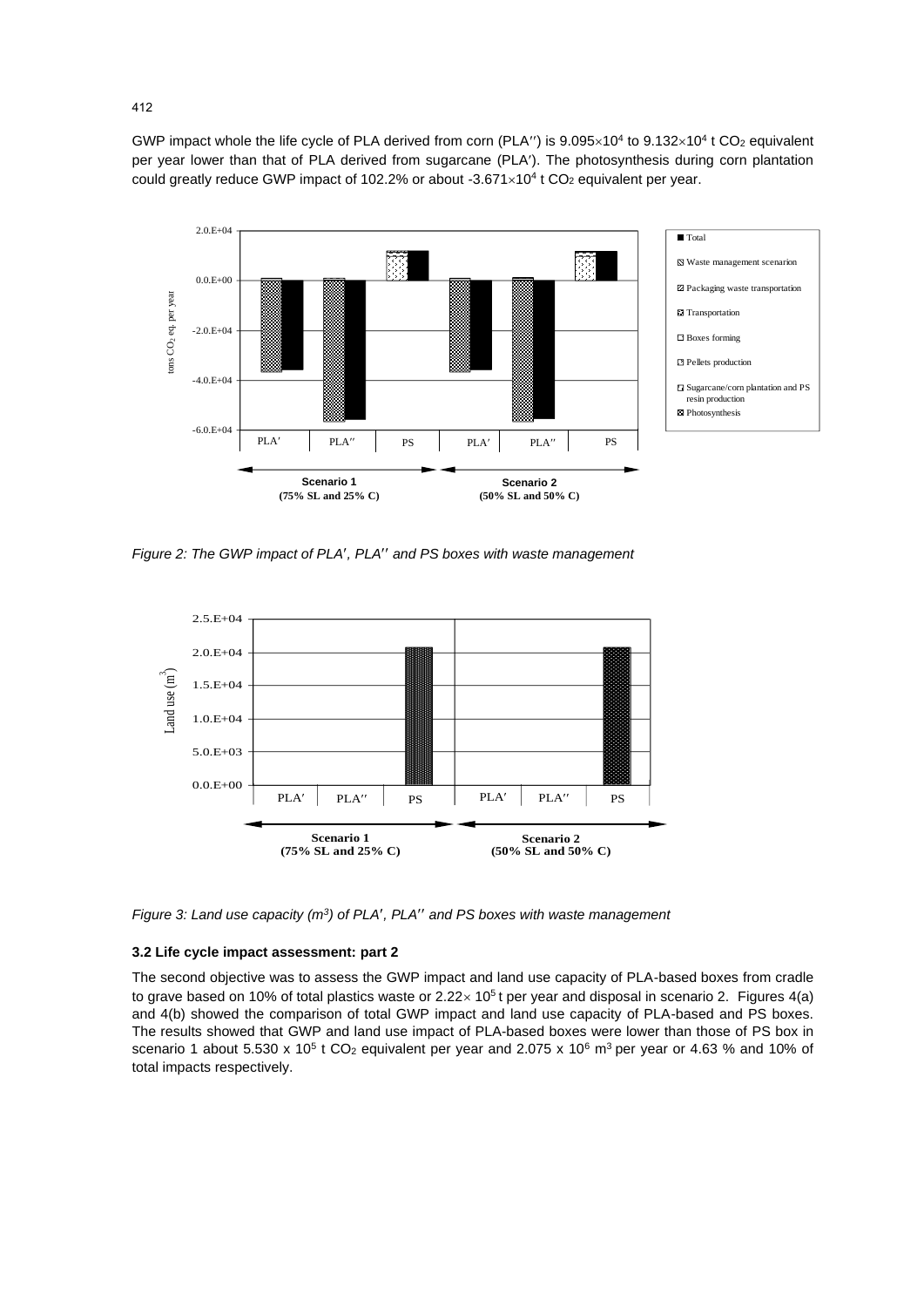

*Figure 4: The GWP impact of PLA', PLA'' and PS boxes and disposal in scenario 2 based on 2.22* $\times$ *10<sup>5</sup> ts per year: a) GWP impact and b) land use capacity.*

# **4. Conclusions**

This study assessed and evaluated GWP and land use capacity of bio-based boxes, PLA' and PLA'', and petroleum-based, PS box. It was found that the PS with scenario 1 showed the highest GWP impact and land use capacity of 1.194×10<sup>4</sup> t CO<sub>2</sub> equivalent per year and 2.073×10<sup>6</sup> m3 per year. PLA' and PLA'' with scenario 2 showed the lowest GWP impact and land use capacity. The second objective was to assess the GWP impact and land use capacity of all studied boxes from cradle to grave based on 10% of total plastics waste or  $2.22 \times 10^5$  t per year and disposal in scenario 2. It was found that total GWP impact and land use capacity of PLA-based boxes in scenario 2 were lower than those of PS in scenario 1 of 4.63% and 10% respectively.

#### **Acknowledgments**

This work has been supported by the Thai Research Fund (MRG6180218) and Srinakharinwirot University Fund (SWU 686/2563).

#### **References**

Department of Highway, 2020, Distance between provinces in Thailand <http://mapserver.doh.go.th> accessed 10.12.2021. European Bioplastic, 2017, Bioplastics market data 2017, <http://docs.european-bioplastics.org/publications/market\_data/2017/> accessed 10.12.2021. Ganjyal G.M., Weber R., Hanna M.A., 2007. Laboratory composting of extruded starch acetate and polylactic